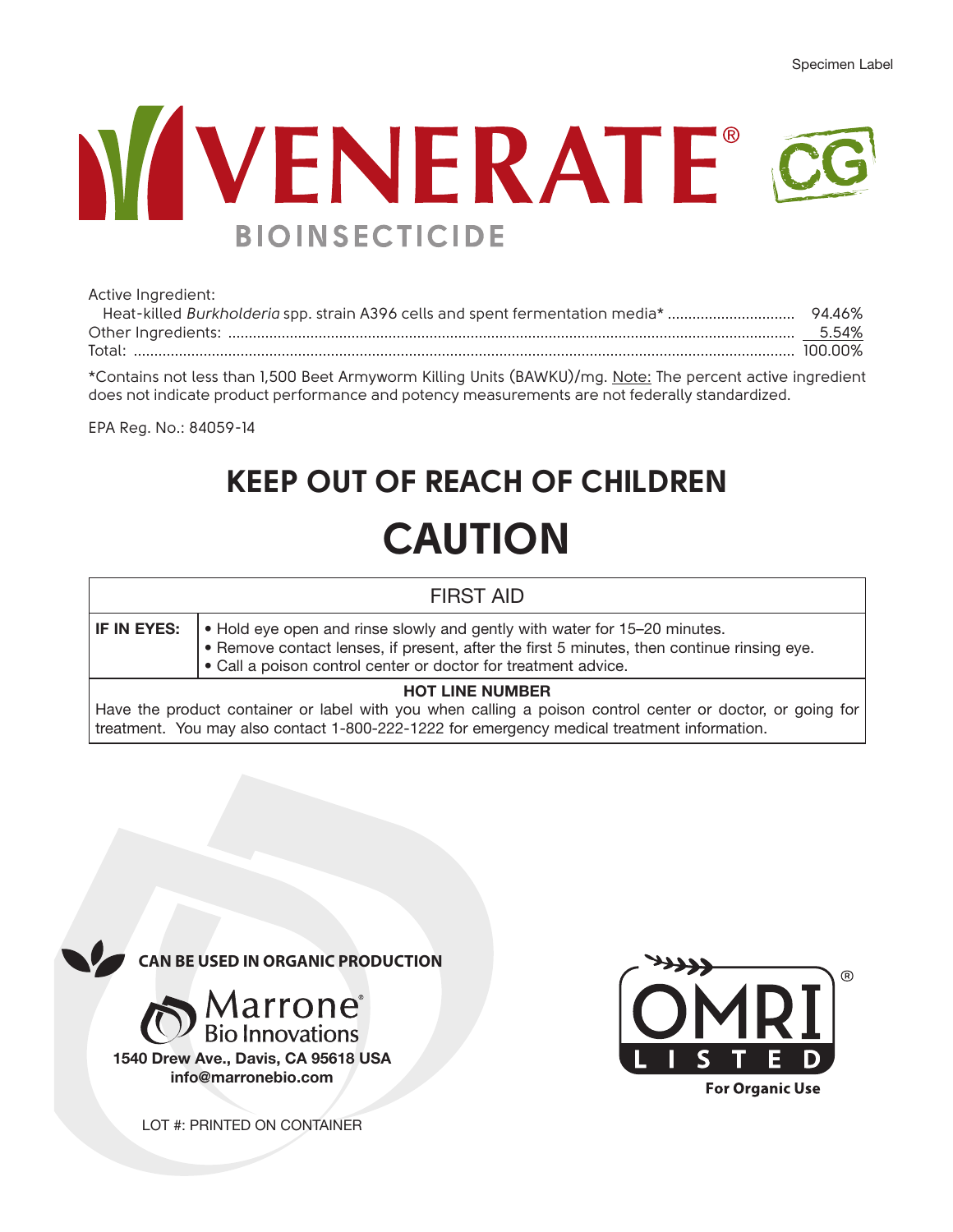#### **PRECAUTIONARY STATEMENTS HAZARDS TO HUMANS AND DOMESTIC ANIMALS**

**CAUTION.** Causes moderate eye irritation. Avoid contact with eyes or clothing. Wash thoroughly with soap and water after handling and before eating, drinking, chewing gum, using tobacco or using the toilet.

#### **PERSONAL PROTECTIVE EQUIPMENT (PPE)**

Applicators and other handlers must wear: • long-sleeved shirt and long pants

- waterproof gloves
- shoes plus socks
- protective eyewear

. A NIOSH-approved particulate respirator with any P or R filter with NIOSH approval number prefix TC-84A or a NIOSH-approved powered air purifying respirator with a HE filter with NIOSH approval number prefix TC-21C. (Rep to high concentrations of microbial proteins can cause allergic sensitization.)

Follow the manufacturer's instructions for cleaning/maintaining PPE. If no such instructions for washables are available, use detergent and hot water. Keep and wash PPE separately from other laundry.

ENGINEERING CONTROLS: When handlers use closed systems, enclosed cabs or aircraft in a manner that meets the requirements listed in the Worker Protection Standard (WPS) for agricultural pesticides [40 CFR 170.240(d)(4-6)], PPE requirements may be reduced or modified as specified in the WPS.

IMPORTANT: When reduced PPE is worn because a closed system is being used, handlers must be provided all PPE specified above for "applicators and other handlers" and have such PPE immediately available for use in an emerge as a spill or equipment breakdown.

#### **USER SAFETY RECOMMENDATIONS**

Users should:

• Remove clothing/PPE immediately if pesticide gets inside. Then wash thoroughly and put on clean clothing.

• Remove PPE immediately after handling this product. Wash the outside of gloves before removing. As soon as possible, wash thoroughly and change into clean clothing.

#### **ENVIRONMENTAL HAZARDS**

For terrestrial uses: Do not apply directly to water, or to areas where surface water is present, or to intertidal areas below the mean high water mark. Do not contaminate water when disposing of equipment washwater or rin for Use section of this label for application instructions that minimize risk to bees and other beneficial insects, *including those used in Integrated Pest Management (IPM) programs or organic agriculture.*

#### **DIRECTIONS FOR USE**

It is a violation of Federal law to use this product in a manner inconsistent with its labeling. Do not apply this product in a way that will contact workers or other persons, either directly or through drift. Only protect

• Do not apply this product by aerial application.

• In New York State, application is prohibited within 100 feet of any surface water.

#### **Agricultural Use Requirements**

Use this product only in accordance with its labeling and with the Worker Protection Standard, 40 CFR Part 170. This Standard contains requirements for the protection of agricultural workers on farms, forests, nurseries, a and handlers of agricultural pesticides. It contains requirements for training, decontamination, notification, and emergency assistance. It also contains specific instructions and exceptions pertaining to the statements on

Do not enter or allow worker entry into treated areas during the restricted-entry interval (REI) of 4 hours.

PPE required for early entry to treated areas (that is permitted under the Worker Protection Standard and that involves contact with anything that has been treated, such as plants, soil or water) is:

• Protective eyewear • Coveralls

• Chemical resistant gloves (made from any waterproof material)

• Shoes plus socks

EXCEPTION: If the product is soil incorporated or soil injected. the Worker Protection Standard, under certain circumstances, allows workers to enter the treated area if there will be no contact with anything that has been

#### **Non-Agricultural Use Requirements**

The requirements in this box apply to uses of this product that are NOT within the scope of the Worker Protection Standard for agricultural pesticides (40 CFR Part 170). The WPS applies when this product is used to produce on farms, forests, nurseries, or greenhouses.

For all other non-WPS uses: Keep unprotected persons out of treated areas until sprays have dried.

#### **PRODUCT INFORMATION**

VENERATE CG is a biological insecticide and miticide containing killed cells of Burkholderia spp. strain A396 and spent fermentation media, for use against the pests listed in the Directions for Use section.VENERATE CG con pests by enzymatic degradation of exoskeletal structures and interference with the molting process leading to mortality through contact and/or ingestion. VENERATE CG controls or suppresses many foliar feeding and soil dwel caterpillars, foliage feeding coleopteran and many soft-bodied insects such as aphids, whiteflies and plant sucking mites infesting labeled crops and plants.

#### **USE INSTRUCTIONS**

VENERATE CG is an insecticide and miticide for use against listed pests. Close scouting and early attention to infestations is highly recommended. Proper timing of application targeting newly hatched laryae, nymphs or imma important for optimal results.

VENERATE CG can be used in either the field or greenhouse for the control of any labeled pest.

For greenhouse applications, dilute VENERATE CG at the application rate per acre specified in use pattern instructions below into 50 gallons of water and spray plants to complete coverage, but not to runoff. For smaller vo ERATE CG in 50 gallons of water approximates 4 teaspoons per gallon of water.

Thorough coverage of infested plant parts is necessary for effective control. For some crops, directed drop nozzles by ground machine are required.

Repeat applications at a 3 to 10 day interval depending upon plant growth rate, insect and mite activity, and other factors. If attempting to control pest population with a single application, make the treatment when egg h complete but before economic damage occurs.

Under heavy pest populations, use the higher label rates, shorten the spray interval, increase the spray volume to improve coverage, and/or apply in tank mixture with another product that has activity on the target pest.

Use adjuvants with VENERATE CG to improve control of insect pests in situations where achieving uniform plant coverage is difficult such as closed crop canopy, dense foliage and penetration into waxy leaf surfaces or when spray deposits.

#### **Bees and beneficial insects:**

- To minimize potential exposure to bees and other pollinating insects, do not apply while bees are foraging.

- Do not allow product to drift to blooming crops or weeds if bees are foraging.
- Minimize spray drift away from the target area to reduce effects to other non-target insects.

VENERATE CG has been evaluated for toxicity to non-target insects in a variety of bioassays and on a variety of crops under various normal growing conditions. However, testing all beneficial insects, in all situations, mix not easible. Prior to trading entire torp where the release of beneficial insects serve as part of an integrated Pest Management (IPM) program, consult with an extension specialist, a pest control advisor (PCA) or with the VENERATE CG has been evaluated for phytotoxicity on a variety of crops under various normal growing conditions. However, testing all crop varieties, in all mixtures and combinations, is not feasible. Prior to treating enti portion of the crop for sensitivity.

#### **Mixing directions**

Important -Fill tank with 1/2 to 3/4 of the needed amount of water. Start the mechanical or hydraulic agitation to provide moderate circulation before adding VENERATE CG. Add the VENERATE CG to the mix tank and the remaini and continue circulation. Maintain circulation while loading and spraying. Do not mix more VENERATE CG than can be used in 24 hours. Use a strainer no finer than 50 mesh in conventional spray systems.

#### **Tank mixing**

Do not combine VENERATE CG in the spray tank with other pesticides, surfactants, adjuvants, or fertilizers if there has been no previous experience or use of the combination to show it is physically compatible, effective, or non-injurious under your use conditions.

To ensure compatibility of tank-mix combinations they must be evaluated prior to use. To determine the physical compatibility of this product with other products use a jar test. Using a quart jar, add the proportionate amo one quart of water with agitation. Add dry formulations first, then flowables second, then emulsifiable concentrates last. After thoroughly mixing, let this mixture stand for 5 minutes. If the combination remains mixed or it is physically compatible. Once compatibility has been proven, use the same procedure for adding required ingredients to the spray tank.

#### **GROUND APPLICATION**

#### **2-4 quarts VENERATE CG per acre or 2.5-5 Tablespoons per 1000 square feet**

Apply VENERATE CG in ground equipment with quantities of water sufficient to provide thorough coverage of infested plant parts. Attention should be given to sprayer speed and calibration, wind speed, and foliar canopy to e spray coverage.

For foliar applications using broadcast application equipment, apply VENERATE CG in a minimum of 30 gallons of water per acre or 2.75 quarts per 1000 square feet.

For dilute applications to bedding plants, trees and shrubs, apply VENERATE CG at a dilution of 2 to 4 quarts per 100 gallons of water or 2.5-5 Tablespoons per gallon of water. Use of a quality surfactant will aid performa rier volumes and/or adjuvants that create spray runoff or drip-accumulation at the base of the commercial commodity.

Do not spray when wind speed favors drift beyond the area intended for use. Avoiding spray drift is the responsibility of the applicator.

#### **Orchard Spraying**

- $\bullet$  Dilute spray application: This application method is based on the premise that all plant parts are thoroughly wetted, to the point of runoff, with spray solution. To determine the number of gallons of dilute spray pe specialist, state agricultural experiment station, or certified pest control advisor for assistance.
- . Concentrate spray application: This application method is based on the premise that all plant parts are uniformly covered with spray solution but not to the point of runoff as with a dilute spray. Instead, a lower spray the same application rate of product per acre as is used for the dilute spray.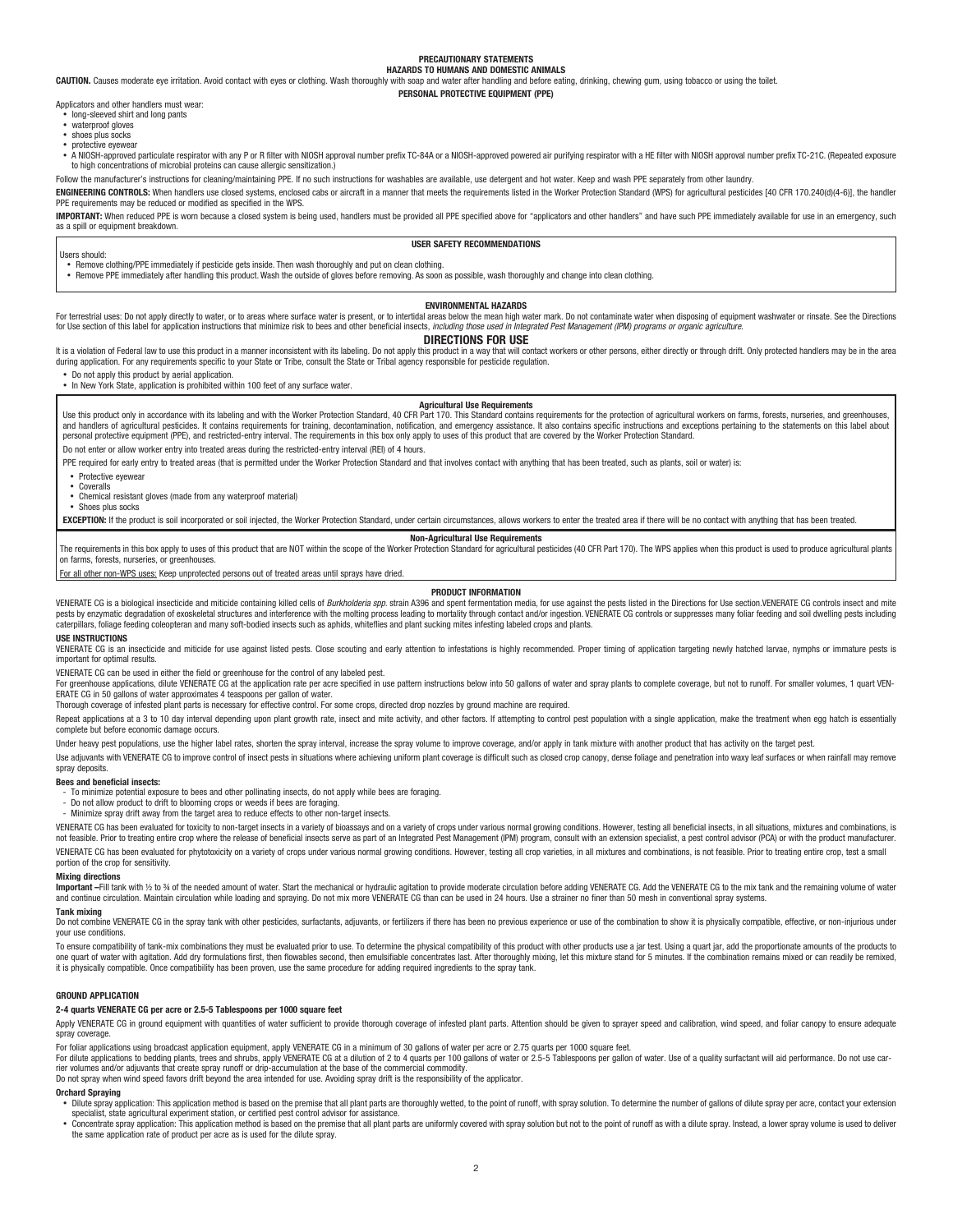#### **SOIL TREATMENT LISE DIRECTIONS**

**4-8 quarts VENERATE CG per acre** or 6-11 Tablespoons per 1000 square feet

At planting, apply VENERATE CG at the rate of 4-8 quarts per acre or 6-11 Tablespoons per 1000 square feet into the open seed furrow in a 6-8 inch band behind the seed tube. During cultivation, apply VENERATE CG at the rat per acre as a directed or banded application incorporating the spray into the soil profile. For low to medium infestations of soil pests, use an at-planting in-furrow, or T-band application, in a minimum of 3 gallons of wa overhead chemigation.

VENERATE CG can be applied by soil treatment to protect against soil borne insects. In general, VENERATE CG can be applied by the following methods, unless specified differently in the crops section **Soil Drench Applications:** Apply VENERATE CG at a sufficient rate to thoroughly soak the growing media and root zone. Treatments can occur prior to planting and at or near planting as soil drench applications. Multiple dr

Shanked-In and Injected Applications: VENERATE CG can be shanked-in or injected into the soil alone, or with most types of pesticides and nutrients prior to planting and at planting. Use a jar test to confirm physical comp application

aproadcast Soil Applications: VENERATE CG can be applied to bare soil alone or with most types of pesticides and nutrients prior to planting, at planting, and at transplant. Apply with a minimum of 30 gallons of water and minimum of 0.5 inches of irrigation water or natural rainfall within 1-2 days to allow the material to move through the soil profile. Use of sufficient irrigation water to move the product into the root zone will vary depe \*Not labeled for this use in CA

**CHEMIGATION USE** 

#### **2-4 quarts VENERATE CG per acre**

Apply this product only through sprinkler including center pivot, lateral move, end tow, side (wheel) roll, traveler, big gun, solid set, or hand moved irrigation systems. Do not apply this product through any other type o connect an irrigation system (including greenhouse systems) used for pesticide applications directly to a public water system.

#### **Spray preparation**

First prepare a suspension of VENERATE CG in a mix tank. Fill tank with ½ to % the needed amount of water. Start mechanical or hydraulic agitation. Add the required amount of VENERATE CG, and then the remaining volume of w set the sprinkler to deliver a minimum of 0.1 to 0.3 inch of water per acre. Start sprinkler and uniformly inject the suspension of VENERATE CG into the irrigation water line so as to deliver the rate per acre targeted (wh rate range), lover the suspension of VENERATE CG with a positive displacement pump into the main line ahead of a right angle turn to insure adequate mixing. Any questions on calibration should be directed to your State Ext Specialists, to equipment manufacturers or other experts.

Do not combine VENERATE CG with pesticides, surfactants or fertilizers for application through chemigation equipment unless prior experience has shown the combination physically compatible, effective and non-iniurious unde use. VENERATE CG has not been fully evaluated for compatibility with all adjuvants or surfactants. It is advisable to conduct a spray compatibility test if a mixture with adjuvants or surfactants is planned.

#### **General Requirements**

1) Apply this product only through sprinkler including center pivot, lateral move, end tow, side (wheel) roll, traveler, big gun, solid set, or hand move irrigation systems. Do not apply this product through any other type

- 
- 2) Crop injury, lack of effectiveness, or illegal pesticide residues in the crop can result from non-uniform distribution of treated water.<br>3) If you have questions about calibration, you should contact State Extension S

4) Do not connect an irrigation system (including greenhouse systems) used for pesticide application to a public water system unless the pesticide label-prescribed safety devices for public water systems are in place.

5) A person knowledgeable of the chemigation system and responsible for its operation, or under the supervision of the responsible person, shall shut the system down and make necessary adjustments should the need arise.

#### **Application Instructions for All Types of Chemigation**

The Renove scale, pesticide residues, and other foreign matter from the chemical supply tank and entire injector system. Flush with clean water. Failure to provide a clean tank, void of scale or residues may cause product or strength.

- 2) Determine the treatment rates as indicated in the directions for use and make proper dilutions.
- 3) Prepare a solution in the chemical tank by filling the tank with the required water and then adding product as required. Utilize agitation to keep solution in suspension.
- 4) The pesticide injection pipeline must contain a functional, automatic, quick-closing check valve to prevent the flow of fluid back toward the injection pump.
- 5) The pesticide injection pipeline must contain a functional, normally closed, solenoid-operated valve located on the intake side of the injection pump and connected to the system interlock to prevent fluid from being wit tank when the irrigation system is either automatically or manually shut down.
- 6) The system must contain functional interlocking controls to automatically shut off the pesticide injection pump when the water pump motor stops, or in cases where there is no water pump, when the water pressure decrease where pesticide distribution is adversely affected.
- This systems must use a metering pump, such as a positive displacement injection pump (e.g., diaphragm pump) effectively designed and constructed of materials that are compatible with pesticides and capable of being fitted interlock.
- 8) Do not apply when wind speed favors drift beyond the area intended for treatment.
- 9) Check to be sure that the system provides a uniform waterflow.

10) Irrigate crop with sufficient water to wet the root zone. Then, begin flow of the solution containing product solution from the chemical tank for a period to uniformly distribute the material. Discontinue flow of the V

#### **Specific Requirements for Chemigation Systems Connected to Public Water Systems**

1) Public water system means a system for the provision to the public of piped water for human consumption if such system has at least 15 service connections or regularly serves an average of at least 25 individuals daily out of the year.

ou court of the interference of the functions of the functional reduced-pressure zone backflow preventor (RP7) or the functional environment in the water sumply line unstream from the point of nesticide introduction. As an option to the RPZ, the water from the public water system should be discharged into a reservoir tank prior to pesticide introduction. There shall be a complete physical break (air gap) between the flow outlet end of the or overflow rim of the reservoir tank of at least twice the inside diameter of the fill pipe.

#### **Specific Requirements for Sprinkler Drip Trickle Micro-emitter Low-pressure Micro-sprinkler Chemigation**

1) The system must contain a functional check valve, vacuum relief valve and low-pressure drain appropriately located on the irrigation pipeline to prevent water source contamination from backflow.

2) The pesticide injection pipeline must contain a functional, automatic, quick-closing check valve to prevent the flow of fluid back toward the injection pump.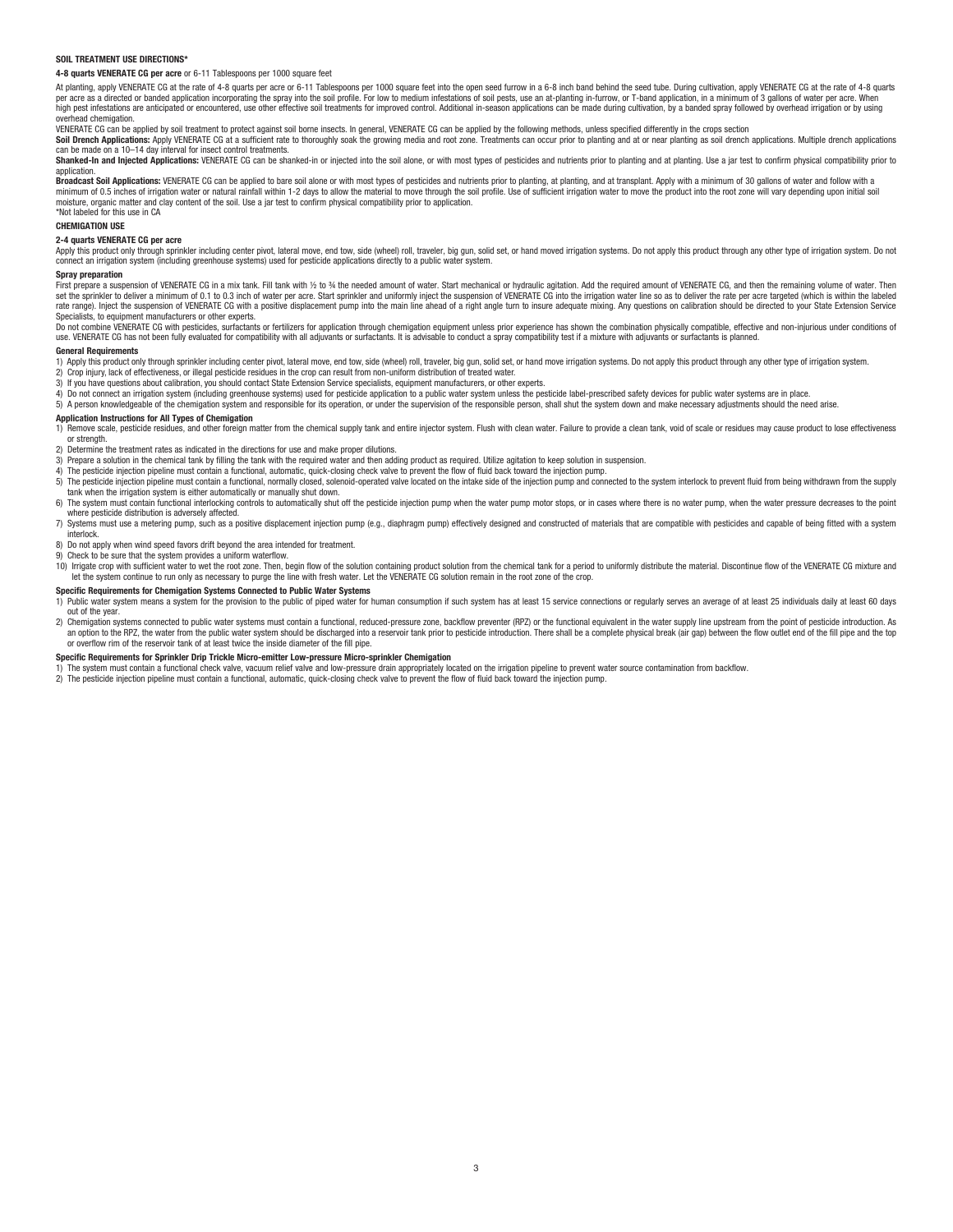## **FOR USE ON THE FOLLOWING CROPS FOR CONTROL OR SUPPRESSION OF THE FOLLOWING FOLIAR INSECTS AND MITES**

#### **Insects**

- aphids (including blue alfalfa, cowpea, greenbug, pea, and spotted alfalfa)
- armyworms artichoke plume moth
- Asian citrus psyllid
- cabbage looper
- cherry fruitworm
- citrus cutworm
- citrus leafminer
- citrus red mite • citrus rust mite
- citrus thrips
- cranberry fruitworm
- cross-striped cabbageworm
- diamondback moth
- European corn borer
- fall webworm
- filbert worm fireworms
- Florida red scale
- grape berry moth<br>• grape leaf skelete
- grape leaf skeletonizer
- grape leafroller
- green cloverworm
- green fruitworm green peach aphid\*
- *Heliothis*
- hickory shuckworm
- hornworm
- imported cabbageworm
- leafhoppers
- leafrollers (including fruittree, obliquebanded, pandemic, red-banded, variegated), (Application timing: optimal timing for leafrollers can vary between species and geographic locations. Monitor moth flights with pheromone traps and scout regularly to determine larval populations. Use a 7–10-day re-treatment schedule to maintain control if<br>the crop is growing rapidly or if there is heavy pest pressure. Use a 3–4-day re-treatment schedule at flower • loopers (soybean and cabbage)
- Lygus<br>• mealyt
- mealybugs
- melonworm
- mites
- navel orange worm
- omnivorous leafrollers (Application timing: optimal timing for leafrollers can vary between species and geographic locations. Monitor moth flights with pheromone traps and scout regularly to determine larval populations. Use a 7–10-day re-treatment schedule to maintain control if the crop is growing rapidly or if there is heavy pest pressure. Use a 3–4-day re-treatment schedule at flowering.)

\*Not labeled for this use in CA

**FOR USE ON THE FOLLOWING CROPS FOR CONTROL OR SUPPRESSION OF THE FOLLOWING Soil Dwelling Insects \*** • aphids

- cutworms
- root and seed maggots
- white grubs
- wireworms

#### **\*Not labeled for this use in CA**

**SHAKE WELL BEFORE USE Pre-harvest Interval (PHI) = 0 days**

| <b>BERRIES:</b>                                                                                                                                                                                                                                                                                                                           |
|-------------------------------------------------------------------------------------------------------------------------------------------------------------------------------------------------------------------------------------------------------------------------------------------------------------------------------------------|
| Bushberries: Blueberry, High Bush Blueberry, Currant, Gooseberry, Huckleberry, Elderberry, Juneberry, Lingonberry, Salal                                                                                                                                                                                                                  |
| Caneberries: Blackberry, Loganberry, Red and Black Raspberry, and Cultivars and/or hybrids of these                                                                                                                                                                                                                                       |
| Cranberry                                                                                                                                                                                                                                                                                                                                 |
| Grape                                                                                                                                                                                                                                                                                                                                     |
| Strawberry                                                                                                                                                                                                                                                                                                                                |
| <b>BULB VEGETABLES:</b>                                                                                                                                                                                                                                                                                                                   |
| Leek, Garlic and Onion (bulb and green)                                                                                                                                                                                                                                                                                                   |
| <b>BEDDING PLANTS</b>                                                                                                                                                                                                                                                                                                                     |
| <b>CITRUS FRUIT:</b>                                                                                                                                                                                                                                                                                                                      |
| Grapefruit, Lemons, Limes, Oranges, Tangerines                                                                                                                                                                                                                                                                                            |
| <b>COLE CROPS:</b>                                                                                                                                                                                                                                                                                                                        |
| Broccoli, Broccoli Raab, Brussel Sprouts, Cabbage, Chinese Broccoli, Chinese Cabbage (Bok Choy), Chinese Cabbage (Napa), Chinese Mustard (Gai Choy), Cauliflower, Cavalo, Collards, Kale, Kohlrabi, Mizuna, Mustard Greens, Mu                                                                                                            |
| Spinach, Rape Greens, Turnip Greens                                                                                                                                                                                                                                                                                                       |
| <b>CUCURBIT VEGETABLES:</b>                                                                                                                                                                                                                                                                                                               |
| Cucumber, edible gourds, muskmelon (cantaloupe, muskmelon, etc.), pumpkin, watermelon, winter and summer squash, zucchini                                                                                                                                                                                                                 |
| <b>FLOWERING PLANTS</b>                                                                                                                                                                                                                                                                                                                   |
| <b>FRUITING VEGETABLES:</b>                                                                                                                                                                                                                                                                                                               |
| Tomato, Tomatillo, Pepper, Ground Cherry, Pepino, Okra and Eggplant                                                                                                                                                                                                                                                                       |
| <b>HERBS AND SPICES AND MINTS:</b>                                                                                                                                                                                                                                                                                                        |
| (Outdoor or enclosed, including those grown as bedding plants)                                                                                                                                                                                                                                                                            |
|                                                                                                                                                                                                                                                                                                                                           |
| Angelica, balm, basil, borage, burnet, chamomile, catnip, chervil, chive, clary, coriander, costmary, cilantro, curry, dillweed, horehound, hyssop, lavender, lemongrass, lovage, marjoram, nasturtium, parsley (dried), peppe<br>sage, savory (summer and winter), sweet bay, tansy, tarragon, thyme, wintergreen, woodruff and wormwood |
| <b>HOPS AND DRIED CONES</b>                                                                                                                                                                                                                                                                                                               |
| LEAFY VEGETABLES (EXCEPT BRASSICA VEGETABLES)                                                                                                                                                                                                                                                                                             |
| Arugula, Celery, Chervil, Cilantro, Corn Salad, Cress, Dandelion, Dock, Edible Chrysanthemum, Endive, Fennel, Head Lettuce, Leaf Lettuce, Parsley, Purslane, Radicchio, Rhubarb, Spinach, Swiss Chard, Turnip Greens and Water                                                                                                            |
| <b>ORNAMENTAL PLANTS</b>                                                                                                                                                                                                                                                                                                                  |
| <b>POME FRUITS</b>                                                                                                                                                                                                                                                                                                                        |
| Apples, Crabapple, Loquat, Mayhaw, Pears and Quince                                                                                                                                                                                                                                                                                       |
| <b>ROOT AND TUBER VEGETABLES</b>                                                                                                                                                                                                                                                                                                          |
| Potatoes and Tuberous and Corm Vegetables                                                                                                                                                                                                                                                                                                 |
| Artichoke, Cassava, Chayote Root, Chinese Artichoke, Garden Beet, Ginger, Jerusalem Artichoke, Potatoes, Sugar Beet, Sweet Potatoes, Turmeric, Yams                                                                                                                                                                                       |
| Black Salsify, Carrot, Celeriac, Chicory, Edible Burdock, Ginseng, Horseradish, Parsnip, Radish, Oriental Radish, Rutabaga, Salsify, Skirret, Spanish Salsify, Turnip, Turnip-rooted Chervil, and Turnip Rooted Parsley                                                                                                                   |
| SHADE AND ORNAMENTAL TREES* AND FORESTS *                                                                                                                                                                                                                                                                                                 |
|                                                                                                                                                                                                                                                                                                                                           |
| (Continued)                                                                                                                                                                                                                                                                                                                               |

**CROP**

- orange tortrix
- orangedog oriental fruit moth
- Pacific spider mite
- peach twig borer (Application timing: optimal timing for peach twig borer can vary between species and geographic<br>Iocations. Monitor moth flights with pheromone traps and scout regularly to determine larval populations. Us 7–10-day re-treatment schedule to maintain control if the crop is growing rapidly or if there is heavy pest pressure. Use a 3–4-day re-treatment schedule at flowering.) • pear psylla
- pepper weevil (Use pheromone traps to time applications for control of pepper weevil.)
- pickleworm • **plant** bugs
- plum curculio\* (Begin applications when adults are active and prior to start of oviposition. Repeat applications on a 4-7 day interval until adults are no longer active and developing fruit in no longer susceptible to damage. Rotation or tank-mixing with other insecticides labeled for plum curculio is recommended.)
- potato aphid
- potato leafhopper
- psyllids
- redhumped caterpillar
- rindworm complex • rosy apple aphid\*
- San Jose scale (Apply at delayed dormant to tight cluster or target crawlers with two applications per generation)
- saltmarsh caterpillar
- silverleaf whitefly
- six-spotted mite • spanworms
- sparmorms<br>sparganothis fruitworm
- stink bugs
- tent caterpillar
- Texas citrus mite
- thrips • tobacco budworm
- tomato fruitworm
- tomato pinworm
- twospotted spider mite • webworm
- western raspberry fruitworm
- whiteflies
- Willamette Spider Mite
- woolly apple aphid\*